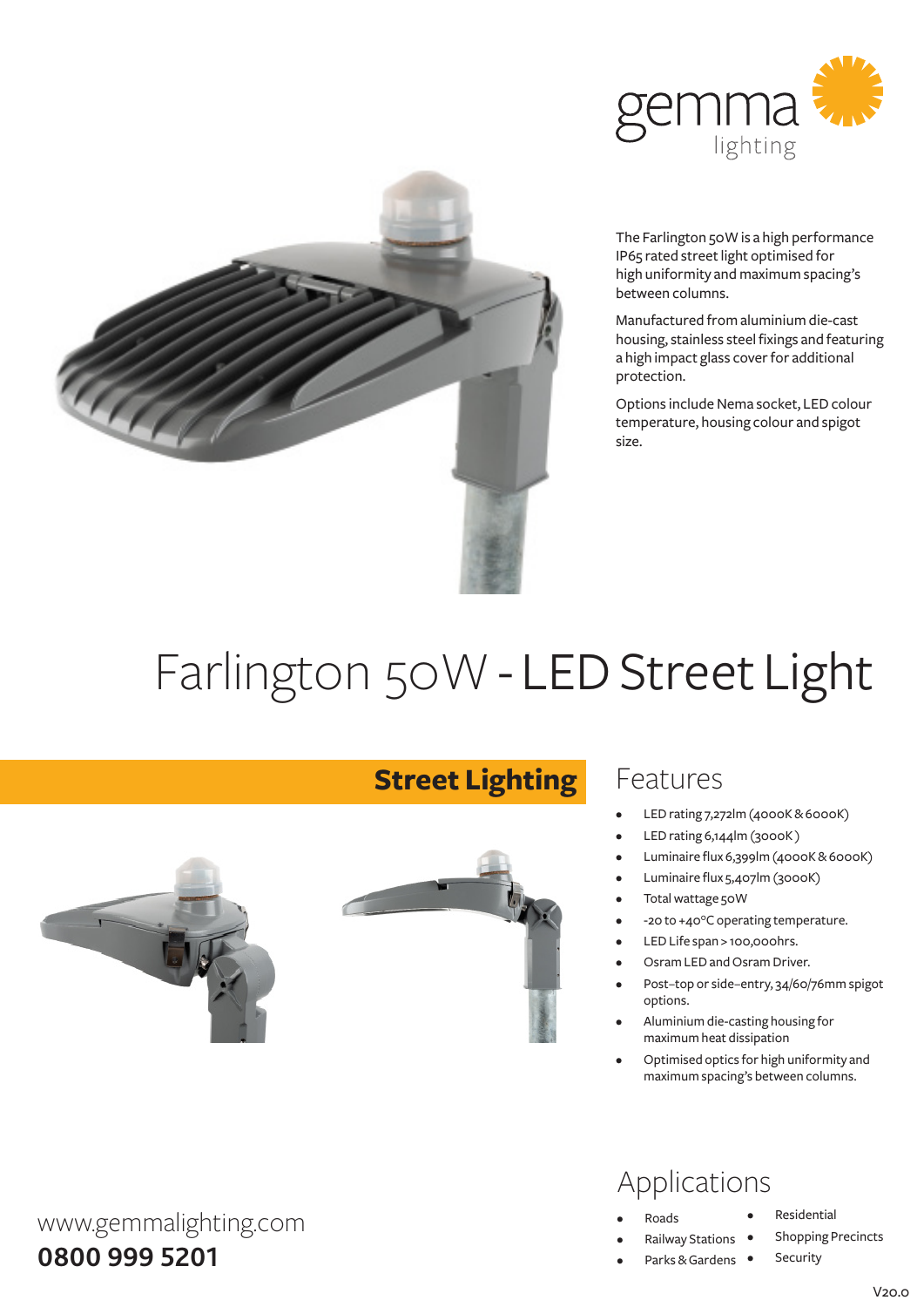

# **Specifications**

Farlington 50W

| <b>Item Number</b>                 | <b>Description</b>                                 | Light Source | LED Rating (Im) | Total Wattage(W) | Colour Name | CCT (K) | ĝ               | Voltage | Drive Current | Luminaire Flux (Im) | Luminaire Efficacy (Im/W) | Σå  | Unit Colour (RAL) | Spigot Size (mm) |
|------------------------------------|----------------------------------------------------|--------------|-----------------|------------------|-------------|---------|-----------------|---------|---------------|---------------------|---------------------------|-----|-------------------|------------------|
| <b>Standard-6K</b>                 |                                                    |              |                 |                  |             |         |                 |         |               |                     |                           |     |                   |                  |
| F50-A6C-00G-34                     | Farlington-50W-LED-AC-6K-Std-Grey-34mm             | LED          | 7,272           | 50               | CW          | 6K      | Ra>70           | 220-240 | 680           | 6,399               | 128                       | 6.0 | Grey              | 34               |
| F50-A6C-00G-60                     | Farlington-50W-LED-AC-6K-Std-Grey-60mm             | LED          | 7,272           | 50               | <b>CW</b>   | 6K      | Ra>70           | 220-240 | 680           | 6,399               | 128                       | 6.0 | Grey              | 60               |
| F50-A6C-00G-76                     | Farlington-50W-LED-AC-6K-Std-Grey-76mm             | LED          | 7,272           | 50               | <b>CW</b>   | 6K      | Ra>70           | 220-240 | 680           | 6,399               | 128                       | 6.0 | Grey              | 76               |
| <b>Standard - 4K</b>               |                                                    |              |                 |                  |             |         |                 |         |               |                     |                           |     |                   |                  |
| F50-A6N-00G-34                     | Farlington-50W-LED-AC-4K-Std-Grey-34mm             | LED          | 7,272           | 50               | <b>NW</b>   | 4К      | Ra>70           | 220-240 | 680           | 6,399               | 128                       | 6.0 | Grey              | 34               |
| F50-A6N-00G-60                     | Farlington-50W-LED-AC-4K-Std-Grey-60mm             | LED          | 7,272           | 50               | <b>NW</b>   | 4K      | Ra>70           | 220-240 | 680           | 6,399               | 128                       | 6.0 | Grey              | 60               |
| F50-A6N-00G-76                     | Farlington-50W-LED-AC-4K-Std-Grey-76mm             | LED          | 7,272           | 50               | <b>NW</b>   | 4К      | Ra>70           | 220-240 | 680           | 6,399               | 128                       | 6.0 | Grey              | 76               |
| Standard - 3K                      |                                                    |              |                 |                  |             |         |                 |         |               |                     |                           |     |                   |                  |
| F50-A6W-00G-34                     | Farlington-50W-LED-AC-3K-Std-Grey-34mm             | LED          | 6,144           | 50               | <b>WW</b>   | зK      | Ra>8o           | 220-240 | 680           | 5,407               | 108                       | 6.0 | Grey              | 34               |
| F50-A6W-00G-60                     | Farlington-50W-LED-AC-3K-Std-Grey-60mm             | LED          | 6,144           | 50               | <b>WW</b>   | зK      | Ra > 80         | 220-240 | 680           | 5,407               | 108                       | 6.0 | Grey              | 60               |
| F50-A6W-00G-76                     | Farlington-50W-LED-AC-3K-Std-Grey-76mm             | LED          | 6,144           | 50               | <b>WW</b>   | 3K      | Ra>8o           | 220-240 | 680           | 5,407               | 108                       | 6.0 | Grey              | 76               |
| <b>Standard - Nema Socket - 6K</b> |                                                    |              |                 |                  |             |         |                 |         |               |                     |                           |     |                   |                  |
| F50-A6C-05G-34                     | Farlington-50W-LED-AC-6K-Std-Nema Socket-Grey-34mm | LED          | 7,272           | 50               | <b>CW</b>   | 6K      | Ra>70           | 220-240 | 680           | 6,399               | 128                       | 6.0 | Grey              | 34               |
| F50-A6C-05G-60                     | Farlington-50W-LED-AC-6K-Std-Nema Socket-Grey-60mm | <b>LED</b>   | 7,272           | 50               | <b>CW</b>   | 6K      | <b>Ra&gt;70</b> | 220-240 | 680           | 6,399               | 128                       | 6.0 | Grey              | 60               |
| F50-A6C-05G-76                     | Farlington-50W-LED-AC-6K-Std-Nema Socket-Grey-76mm | <b>LED</b>   | 7,272           | 50               | CW          | 6K      | Ra>70           | 220-240 | 680           | 6,399               | 128                       | 6.0 | Grey              | 76               |
| <b>Standard - Nema Socket - 4K</b> |                                                    |              |                 |                  |             |         |                 |         |               |                     |                           |     |                   |                  |
| F50-A6N-05G-34                     | Farlington-50W-LED-AC-4K-Std-Nema Socket-Grey-34mm | LED          | 7,272           | 50               | <b>NW</b>   | 4K      | Ra>70           | 220-240 | 680           | 6,399               | 128                       | 6.0 | Grey              | 34               |
| F50-A6N-05G-60                     | Farlington-50W-LED-AC-4K-Std-Nema Socket-Grey-60mm | LED          | 7,272           | 50               | <b>NW</b>   | 4K      | Ra>70           | 220-240 | 680           | 6,399               | 128                       | 6.0 | Grey              | 60               |
| F50-A6N-05G-76                     | Farlington-50W-LED-AC-4K-Std-Nema Socket-Grey-76mm | LED          | 7,272           | 50               | <b>NW</b>   | 4К      | Ra>70           | 220-240 | 680           | 6,399               | 128                       | 6.0 | Grey              | 76               |

# www.gemmalighting.com **0800 999 5201**

V20.0